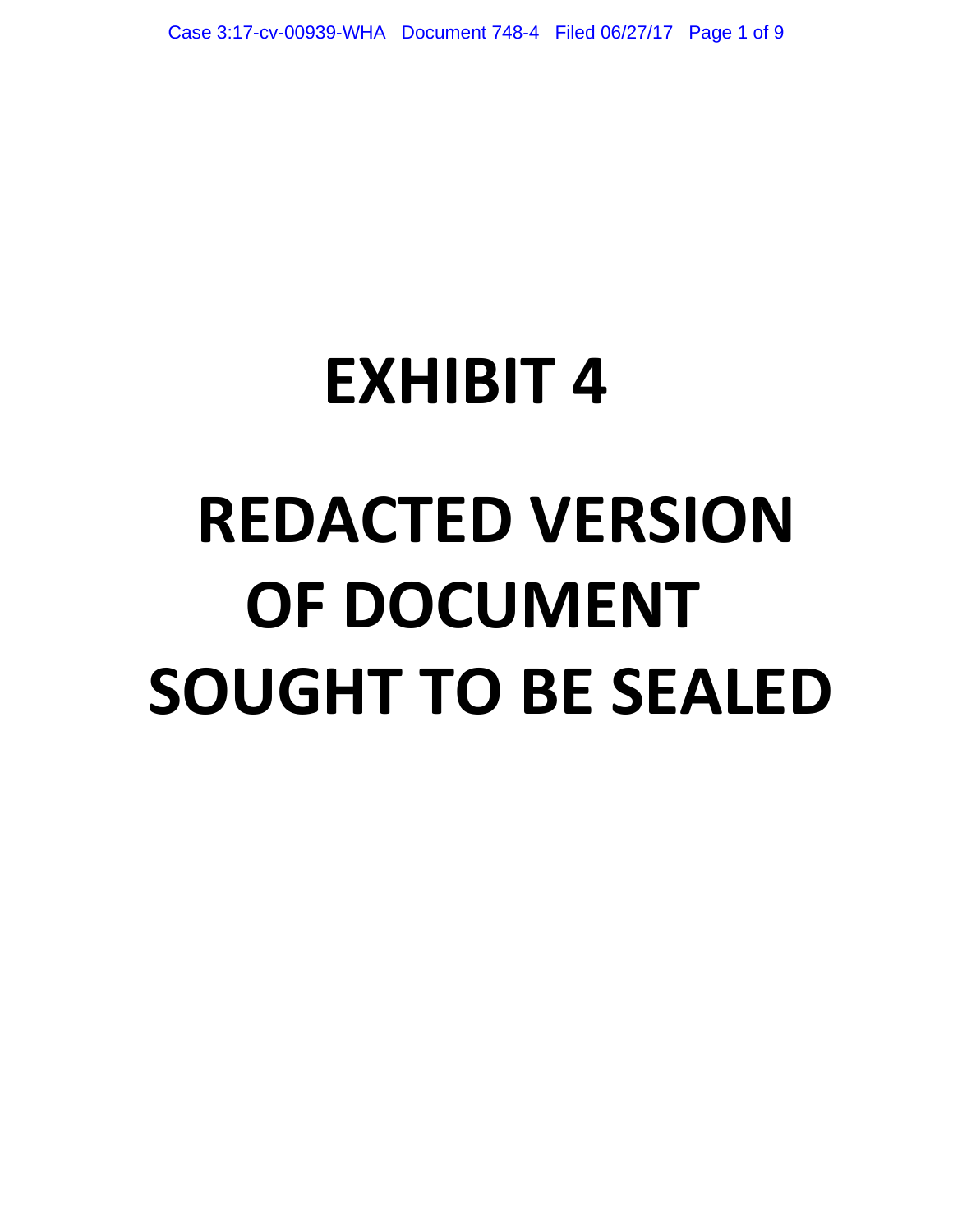#### Case 3:17-cv-00939-WHA Document 748-4 Filed 06/27/17 Page 2 of 9

#### **WAYMO'S EXPEDITED RFP #25 – CONDITIONS FOR CLOSING**

In its written response to Expedited RFP #25, Uber responded that it would produce a non-privileged closing checklist for the acquisition of Ottomotto LLC and Otto Trucking LLC if it located one. Uber has located only privileged versions of a checklist. Pursuant to the Special Master's request that Uber identify the closing conditions even if it does not have an extant, non-privileged closing checklist, Uber is furnishing the below list of closing conditions. Uber notes that it has no obligation to create a document to respond to a document request and no obligation to provide information in response to a document request that does not exist in the form of a non-privileged document. Uber is furnishing the information below while reserving its rights.

#### **OTTOMOTTO LLC MERGER<sup>1</sup>**

|                  | <b>Document/Action</b>                                                                                                                                       | <b>Newco Merger</b>      |
|------------------|--------------------------------------------------------------------------------------------------------------------------------------------------------------|--------------------------|
|                  |                                                                                                                                                              | <b>Agreement Section</b> |
|                  |                                                                                                                                                              | <b>Reference</b>         |
|                  | Documents/Actions Arising Prior to Put/Call Option Period Through Closing                                                                                    |                          |
| -1.              | Newco financial statements - Delivery to Apparate of monthly unaudited consolidated financial information regarding Newco for each month in each             | §4.7(a)                  |
|                  | calendar quarter, including a balance sheet, profit and loss statement, and cash flow statement for each such month                                          |                          |
| $\overline{2}$ . | Tax returns - Newco shall (i) prepare and timely file all Company Returns that are due on or before the Closing Date and shall pay all Company Taxes         | §5.3(a)                  |
|                  | due and (ii) provide Apparate with a copy of each Company Return for review and comment for a reasonable period prior to the filing of such Company          |                          |
|                  | Return                                                                                                                                                       |                          |
| $\overline{3}$ . | Compliance with Company Operating Plan - (a) Officer of Newco executes and delivers a certificate to Apparate certifying that Newco has operated             | §5.4(a)                  |
|                  | its business in a manner consistent in all material respects with the Company Operating Plan for the prior calendar quarter and (b) Newco has provided       |                          |
|                  | Apparate with reasonable documentation evidencing such compliance                                                                                            |                          |
| 4.               | Newco funding - Apparate wires to Newco an amount equal to Apparate's funding obligation for each calendar quarter under the Company Operating               | §5.4(a)                  |
|                  | Plan, provided that Newco has operated its business in a manner consistent with such Operating Plan (see #4 above)                                           |                          |
| $\overline{5}$ . | <b>Promissory notes</b> – Execute and deliver to Apparate a Purchaser Note in the initial principal amount of each cash funding obligation for each calendar | §5.4(a)                  |
|                  | quarter as set forth in the Company Operating Plan                                                                                                           |                          |
| 6.               | Bad Act Notice – Newco discloses in writing to Apparate, with reasonable specificity, any Post-Signing Specified Bad Act and update each Bad Act             | §5.6(b)                  |
|                  | Notice, if any, from time to time to reflect any new information                                                                                             |                          |
| 7.               | New employees – Newco delivers written notice to Apparate of each proposed Employee's name along with reasonably relevant and available written              | §5.7(b)                  |
|                  | documentation in connection with the hiring process                                                                                                          |                          |
| 8.               | Notice for Employees' Diligence Review - Apparate notifies Newco whether such proposed Employee will be required to undergo additional                       | §5.7(b)                  |
|                  | background screening before being hired to determine whether such Employee has committed any Bad Acts                                                        |                          |
| 9.               | <b>Employees' Diligence Review process</b> – For such Employees who must undergo additional background screening:                                            | §5.7(c)                  |
|                  | such individual has completed a Diligence Review conducted by the Outside Expert at Unicorn's expense to determine whether such individual<br>(1)            |                          |
|                  | has committed any Bad Acts;                                                                                                                                  |                          |
|                  |                                                                                                                                                              |                          |

<sup>&</sup>lt;sup>1</sup> The following terms have the following meanings:

 $\overline{a}$ 

"Trucking": Otto Trucking LLC

<sup>&</sup>quot;Apparate": Apparate International C.V.

<sup>&</sup>quot;Merger Sub I": Zing Merger Sub I, LLC

<sup>&</sup>quot;Merger Sub II": Zing Merger Sub II, LLC

<sup>&</sup>quot;Newco": Ottomotto LLC

<sup>&</sup>quot;Unicorn": Uber Technologies, Inc.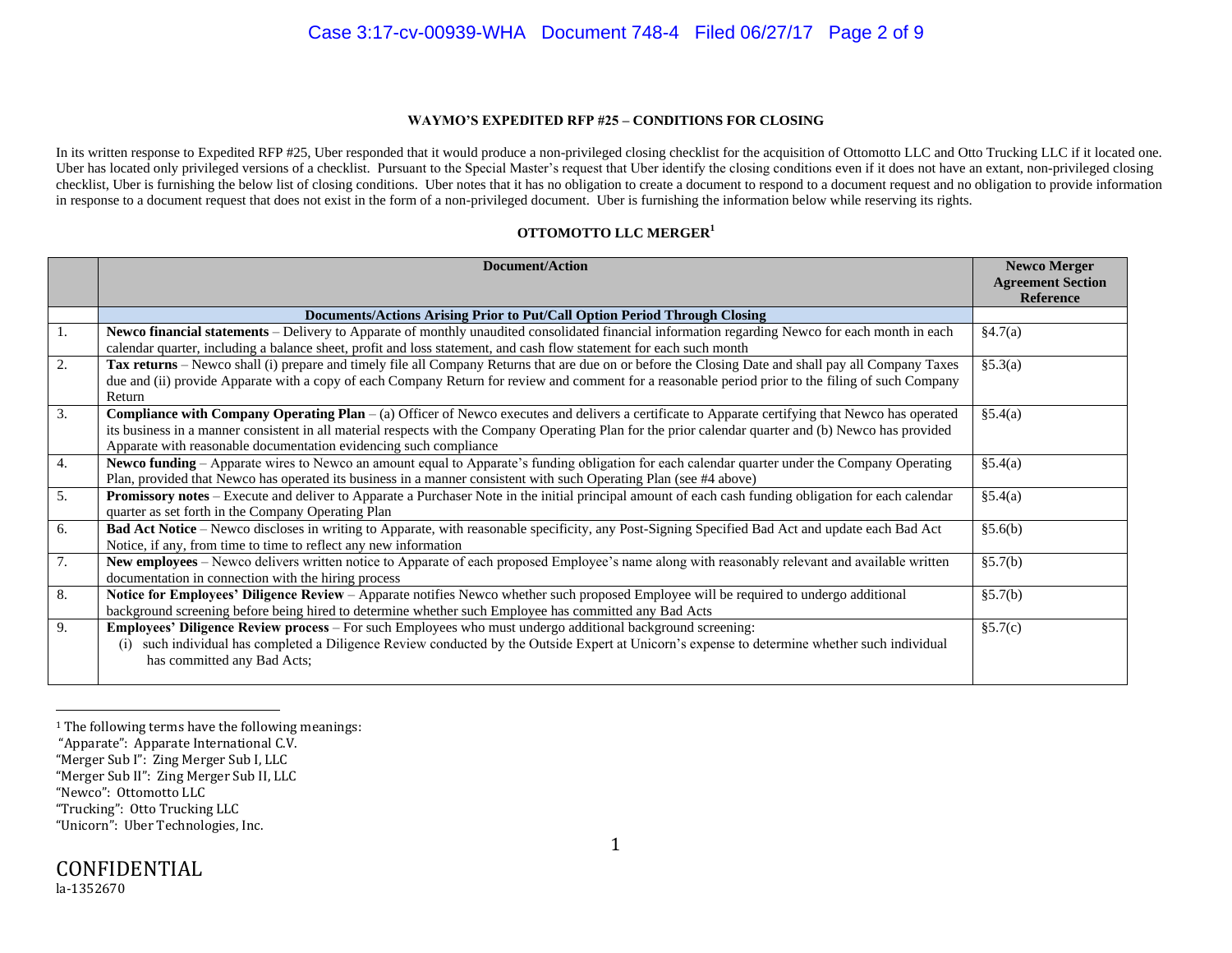|     | <b>Document/Action</b>                                                                                                                                                                                                                                                                                                                                                   | <b>Newco Merger</b><br><b>Agreement Section</b> |
|-----|--------------------------------------------------------------------------------------------------------------------------------------------------------------------------------------------------------------------------------------------------------------------------------------------------------------------------------------------------------------------------|-------------------------------------------------|
|     |                                                                                                                                                                                                                                                                                                                                                                          | <b>Reference</b>                                |
|     | (ii) such individual certifies to Newco in a form mutually acceptable to Newco and Apparate as to the good faith, complete, and truthful<br>completion of such Diligence Review; and                                                                                                                                                                                     |                                                 |
|     | (iii) Apparate delivers a written notice to Newco indicating that Apparate is satisfied with the results of such Diligence Review                                                                                                                                                                                                                                        |                                                 |
| 10. | Indemnification Agreement – After completion of the diligence process and New Employee is hired, such Employee executes a joinder to the<br>Indemnification Agreement, at which time such Employee shall be considered a Diligenced Employee (and Exhibit E to the Newco Merger Agreement<br>will be amended accordingly)                                                | $\sqrt{$5.7(c)}$                                |
| 11. | New Employee Attestation - If a Diligence Review is not required for a proposed Employee, proposed Employee delivers to Newco an executed New<br><b>Employee Attestation</b>                                                                                                                                                                                             | §5.7(d)                                         |
| 12. | Deliver executed New Employee Attestation to Apparate                                                                                                                                                                                                                                                                                                                    | §5.7(d)                                         |
| 13. | Notice of Alternative Proposal - If Newco receives an Alternative Proposal, promptly notify Apparate of such Proposal, which notice shall contain the<br>pricing, terms, conditions, and other material provisions of such Alternative Proposal, any material modifications thereto, and other information as<br>Apparate may reasonably request                         | §4.4(c)                                         |
| 14. | Notification of non-compliance – Newco gives prompt notice to Apparate of (a) the occurrence or non-occurrence of any event that could cause the<br>failure of the conditions in Section 6 (CPs to obligations of Apparate) and (b) any failure of Newco to comply with or satisfy in any material respect any<br>covenant or agreement under the Newco Merger Agreement | $\sqrt{$4.5}$                                   |
|     | Pre-closing Documents/Actions Related to the Transaction During Put/Call Option Period                                                                                                                                                                                                                                                                                   |                                                 |
| 15. | (i) Delivery of Call Exercise Notice, consisting of:                                                                                                                                                                                                                                                                                                                     | \$1.1(b)                                        |
| (a) | written notice of such exercise; and<br>$\bullet$<br>a certificate executed by an officer of Apparate that the conditions in Sections 7.1, 7.2, and 7.4 have been satisfied<br>$\bullet$<br>and                                                                                                                                                                          |                                                 |
|     | (ii) Delivery of Company Call Certificate that the conditions in Sections 6.1, 6.2, 6.3, 6.5, 6.6(b), 6.6(c), 6.8, 6.9, and 6.12 have been satisfied<br><b>OR</b>                                                                                                                                                                                                        | §1.1(b)                                         |
| (b) | (i) Delivery of Put Exercise Notice, consisting of:                                                                                                                                                                                                                                                                                                                      | \$1.2(b)                                        |
|     | written notice of such exercise; and<br>$\bullet$                                                                                                                                                                                                                                                                                                                        |                                                 |
|     | a certificate executed by an officer of Newco that the conditions in Sections 6.1, 6.2, 6.3, 6.5, 6.6(b), 6.6(c), 6.8, 6.9, and 6.12 have been<br>satisfied<br>and                                                                                                                                                                                                       |                                                 |
|     | (ii) Delivery of Purchaser Put Certificate that the conditions in Sections 7.1, 7.2, and 7.4 have been satisfied                                                                                                                                                                                                                                                         | \$1.2(b)                                        |
| 16. | Unicorn may select a Payment Agent for distribution of Merger Consideration                                                                                                                                                                                                                                                                                              | \$1.8(c)                                        |
| 17. | Notice to Company Unitholder - Written notice to each Company Unitholder (other than consenting Company Unitholders) informing such Unitholder<br>that the Newco Merger Agreement has been adopted by the Company Unitholders constituting the Required Company Unitholder Vote and the Merger<br>has been approved                                                      | §4.6(a)                                         |
| 18. | Newco balance sheet – Delivery to Apparate of a good faith estimate of the consolidated unaudited balance sheet of Newco as of opening of business<br>on the Closing Date and the related consolidated unaudited profit and loss statement and cash flow statement for the period beginning on January 15,<br>2016 and ending on the Closing Date                        | §4.7(b)                                         |
| 19. | Newco employee plans and employees                                                                                                                                                                                                                                                                                                                                       | §4.8                                            |
|     | an updated list of all Company Employee Plans<br>(i)                                                                                                                                                                                                                                                                                                                     | §4.8(a)                                         |
|     | (ii)<br>an updated list of all employees of Newco (including name, title, or position, present annual or hourly compensation, designation as exempt or                                                                                                                                                                                                                   | §4.8(b)                                         |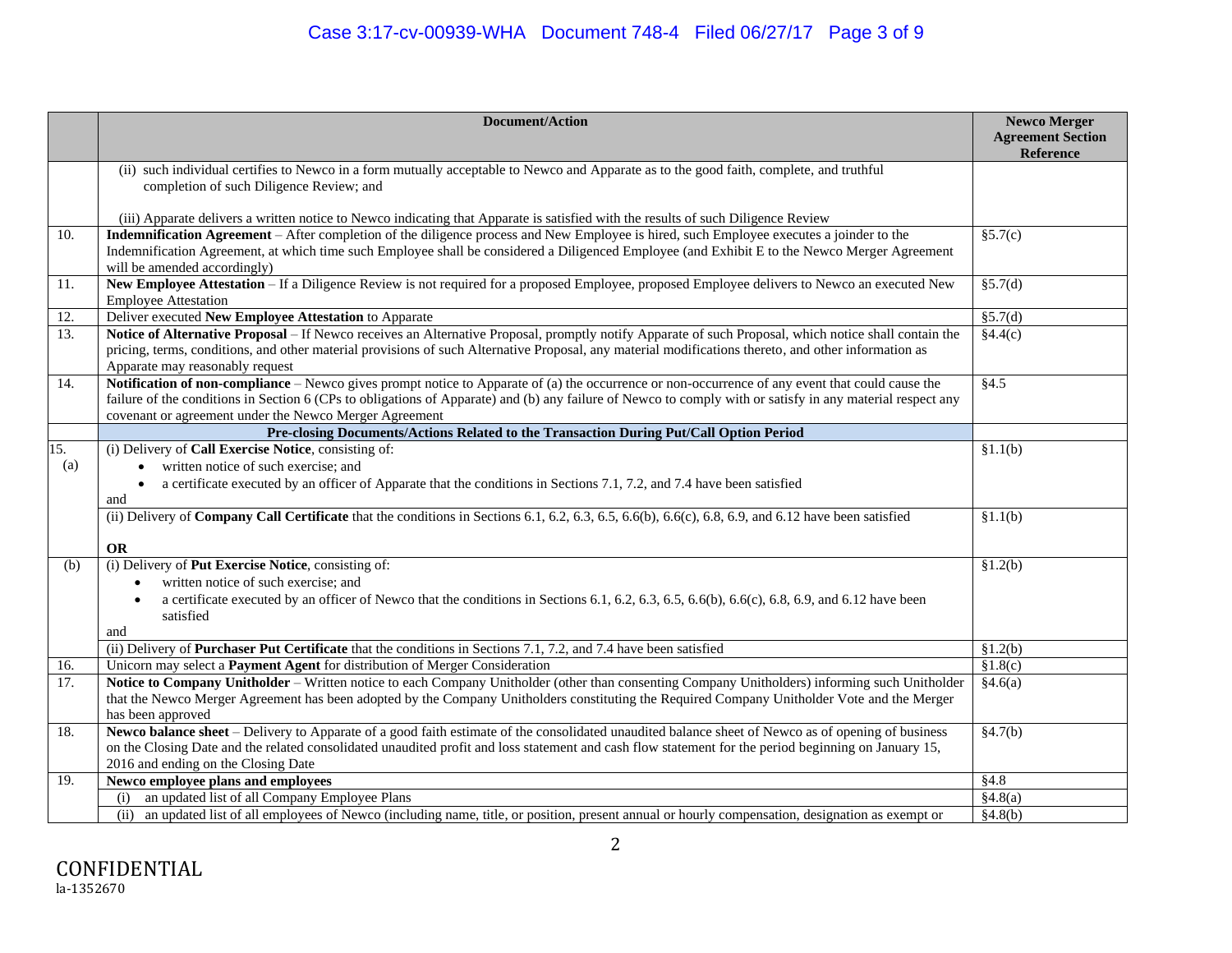# Case 3:17-cv-00939-WHA Document 748-4 Filed 06/27/17 Page 4 of 9

|     | <b>Document/Action</b>                                                                                                                                                                                   | <b>Newco Merger</b>      |
|-----|----------------------------------------------------------------------------------------------------------------------------------------------------------------------------------------------------------|--------------------------|
|     |                                                                                                                                                                                                          | <b>Agreement Section</b> |
|     |                                                                                                                                                                                                          | Reference                |
|     | nonexempt, accrued and unused paid vacation or other paid leave, and date of hire)                                                                                                                       |                          |
|     | (iii) a list of independent contractors, including compensation                                                                                                                                          | $\sqrt[3]{4.8(c)}$       |
|     | (iv) a list of all Employees whose employment has been terminated by Newco since the date of the Newco Merger Agreement                                                                                  | §4.8(d)                  |
|     | unless directed to do otherwise by Apparate within 5 Business Days prior to the Closing, Newco shall take all actions necessary to terminate all<br>(v)                                                  | §4.8(e)                  |
|     | Company Employee Plans that contain a cash or deferred arrangement intended to qualify under Section 401(a) of the Code                                                                                  |                          |
| 20. | Closing Date Invoices – Delivery to Apparate of an accurate and complete copy of an invoice from each advisor/service provider to Newco with respect                                                     | §5.4(d)                  |
|     | to all Closing Date Transaction Expenses                                                                                                                                                                 |                          |
| 21. | Key Employees' Employment Package Documents – Unicorn and Key Employees execute the Employment Package Documents with respect to each                                                                    | \$5.5(b)                 |
|     | such Key Employee, in each case to be effective at or after the Closing                                                                                                                                  |                          |
| 22. | Employees' Employment Package Documents – Unicorn offers to each employee of Newco that is employed as of the date no later than 3 Business                                                              | §5.5(a)                  |
|     | Days prior to the Closing an opportunity of employment with Unicorn following the Closing. Unicorn delivers to Newco the Employment Package                                                              |                          |
|     | Documents that each employee must execute and deliver to Unicorn in order for such employee to be employed by Unicorn following the Closing.                                                             |                          |
|     |                                                                                                                                                                                                          |                          |
|     |                                                                                                                                                                                                          |                          |
| 23. | <b>D&amp;O Tail Policy</b> – Obtain a fully prepaid "tail" directors' and officers' liability insurance policy, which an effective term of 6 years                                                       | §5.9(b)                  |
| 24. | <b>Press release</b> – Parties to discuss and prepare joint press release.                                                                                                                               | §5.10                    |
|     | <b>Closing Documents/Actions Related to the Transaction</b>                                                                                                                                              |                          |
|     | <b>Closing Deliverables/Actions</b>                                                                                                                                                                      |                          |
| 25. | Payment of Merger Consideration to Company Unitholders (or to Payment Agent, if applicable)                                                                                                              | \$1.8(a)                 |
| 26. | <b>Newco Closing Deliverables:</b>                                                                                                                                                                       | §6.14                    |
|     | a certificate, dated as of the Closing Date, executed by an officer of Newco that the conditions specified in Sections 6.1, 6.2, 6.3, 6.5, 6.6(b),<br>(i)<br>$6.6(c)$ , 6.8, 6.9, and 6.12 are satisfied | §6.14(a)(i)              |
|     | (ii) a certificate, dated as of the Closing Date, executed by an officer of Trucking that the conditions specified in Sections 6.1, 6.2, 6.3, 6.5, 6.6(b),                                               | §6.14(a)(ii)             |
|     | 6.6(c), 6.8, 6.9, and 6.12 set forth in the Trucking Merger Agreement are satisfied                                                                                                                      |                          |
|     | (iii) an executed statement, dated as of the Closing Date, in accordance with Treasury Regulation Sections 1.897-2(h) and 1.1445-2(c)(3) and in a                                                        | §6.14(b)                 |
|     | form reasonably acceptable to Apparate, certifying that an interest in Newco is not a U.S. real property interest within the meaning of Code                                                             |                          |
|     | Section 897(c), together with the required notice to the IRS and written authorization for Apparate to deliver such statement and notice to the IRS                                                      |                          |
|     | on behalf of Newco                                                                                                                                                                                       |                          |
|     | (iv) a long-form certificate of good standing from the State of Delaware with respect to Newco                                                                                                           | §6.14(c)                 |
|     | written resignations of all officers and managers of Newco<br>(v)                                                                                                                                        | §6.14(d)                 |
|     | (vi) the Employment Package Documents executed by at least Employees (including the Company Founders and not less than of the Select Key<br>Employees)                                                   | §6.14(e)                 |
|     | (vii) an executed release agreement from Company Unitholders holding at least<br>of the Company Units outstanding                                                                                        | §6.14(f)                 |
|     | (viii) evidence of termination of all 401(k) Plans (if applicable) to be effective as of the day immediately preceding the Closing Date                                                                  | §6.14(g)                 |
| 27. | Unicorn, Apparate, and Merger Sub I Closing Deliverables:                                                                                                                                                | §7.8                     |
|     | (i) a certificate, dated as of the Closing Date, of Unicorn, Apparate, and Merger Sub I, executed by an officer of each, certifying that the conditions in                                               | §7.8(a)(i)               |
|     | Sections 7.1, Section 7.2, and 7.4 are satisfied                                                                                                                                                         |                          |
|     | (ii) a certificate, dated as of the Closing Date, of Unicorn, Apparate, and Merger Sub I, executed by an officer of each, certifying that the conditions in                                              | $\sqrt[5]{(3.8(a)(ii)}$  |
|     | Sections 7.1, Section 7.2, and 7.4 of the Trucking Merger Agreement have been satisfied                                                                                                                  |                          |
|     | (iii) a certificate of Unicorn, executed by an officer of Unicorn, certifying that the Total Parent Restricted Stock Pool represents not less than                                                       | §7.8(b)                  |
|     |                                                                                                                                                                                                          |                          |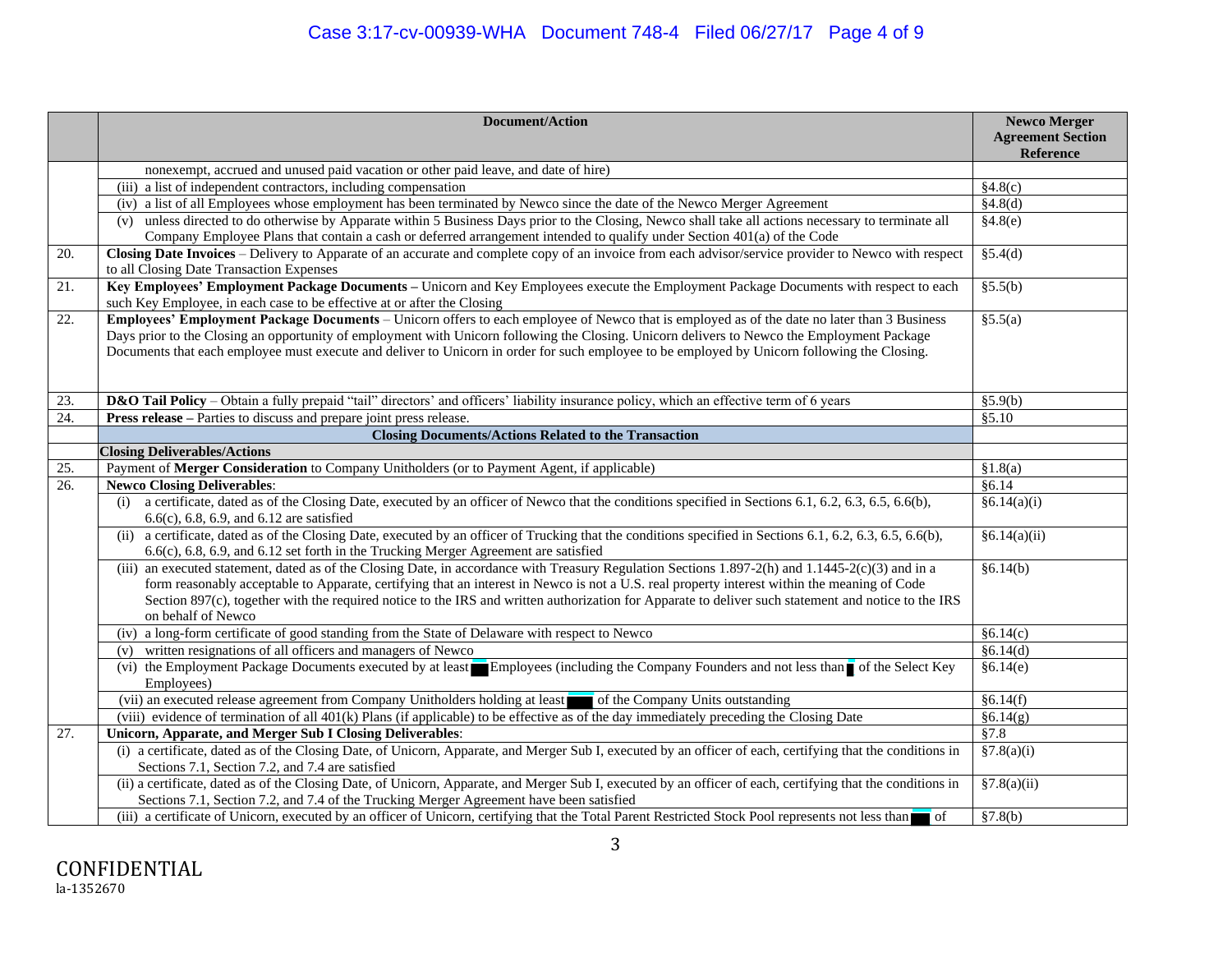# Case 3:17-cv-00939-WHA Document 748-4 Filed 06/27/17 Page 5 of 9

|     | <b>Document/Action</b>                                                                                                                       | <b>Newco Merger</b><br><b>Agreement Section</b><br><b>Reference</b> |
|-----|----------------------------------------------------------------------------------------------------------------------------------------------|---------------------------------------------------------------------|
|     | the issued and outstanding shares of Unicorn's capital stock as of                                                                           |                                                                     |
| 28. | Execute Certificate of Merger and file with Secretary of State of the State of Delaware                                                      | §1.3(b)                                                             |
|     | <b>Conditions Precedent to Obligations of Unicorn, Apparate, and Merger Sub I</b>                                                            |                                                                     |
| 29. | Accuracy of Newco representations and warranties                                                                                             | §6.1                                                                |
| 30. | Performance of covenants                                                                                                                     | §6.2                                                                |
| 31. | Approval by the Required Company Unitholder Vote                                                                                             | §6.3                                                                |
| 32. | Receipt of applicable regulatory approvals                                                                                                   | §6.4                                                                |
| 33. | No restraining orders or injunctions preventing consummation of Merger for Unicorn, Apparate, and Merger Sub I                               | §6.5                                                                |
| 34. | No litigation restraining the consummation of the Merger nor material Proceeding relating to the Company Intellectual Property/Key Employees | §6.6                                                                |
| 35. | No less than Employees shall have accepted employment offers and executed Employment Package Documents                                       | §6.7                                                                |
| 36. | No Post-Signing Specified Bad Acts                                                                                                           | §6.8                                                                |
| 37. |                                                                                                                                              | §6.9                                                                |
| 38. | Delivery to Apparate of Closing Date Allocation Schedule                                                                                     | §6.10                                                               |
| 39. | Delivery of Call Exercise Notice or Put Exercise Notice, as applicable                                                                       | §6.11                                                               |
| 40. | No Company Material Adverse Effect                                                                                                           | §6.12                                                               |
| 41. | Satisfaction of Trucking conditions                                                                                                          | §6.13                                                               |
| 42. | Receipt by Apparate of Newco deliverables                                                                                                    | §6.14                                                               |
|     | <b>Conditions Precedent to Obligations of Newco</b>                                                                                          |                                                                     |
| 43. | Accuracy of Unicorn, Apparate, Merger Sub I representations and warranties                                                                   | §7.1                                                                |
| 44. | Performance of covenants                                                                                                                     | §7.2                                                                |
| 45. | Receipt of applicable regulatory approvals                                                                                                   | §7.3                                                                |
| 46. | No restraining orders or injunctions preventing consummation of Merger for Newco                                                             | §7.4                                                                |
| 47. | Delivery of Call Exercise Notice or Put Exercise Notice, as applicable                                                                       | §7.5                                                                |
| 48. | Approval by the Required Company Unitholder Vote                                                                                             | §7.6                                                                |
| 49. | Satisfaction of Trucking conditions                                                                                                          | §7.7                                                                |
| 50. | Receipt by Newco of Unicorn, Apparate, Merger Sub I deliverables                                                                             | §7.8                                                                |
|     | Post-closing Documents/Actions Related to the Transaction                                                                                    |                                                                     |
| 51. | Deliver to each holder of Company Common Units a letter of transmittal                                                                       | \$1.8(a)                                                            |
| 52. | Deliver to Lior Ron and Apparate an Executed Letter of Transmittal                                                                           | \$1.8(a)                                                            |
| 53. | Deliver to Apparate a copy of Executed Letters of Transmittal from Company Unitholders                                                       | §1.8(a)                                                             |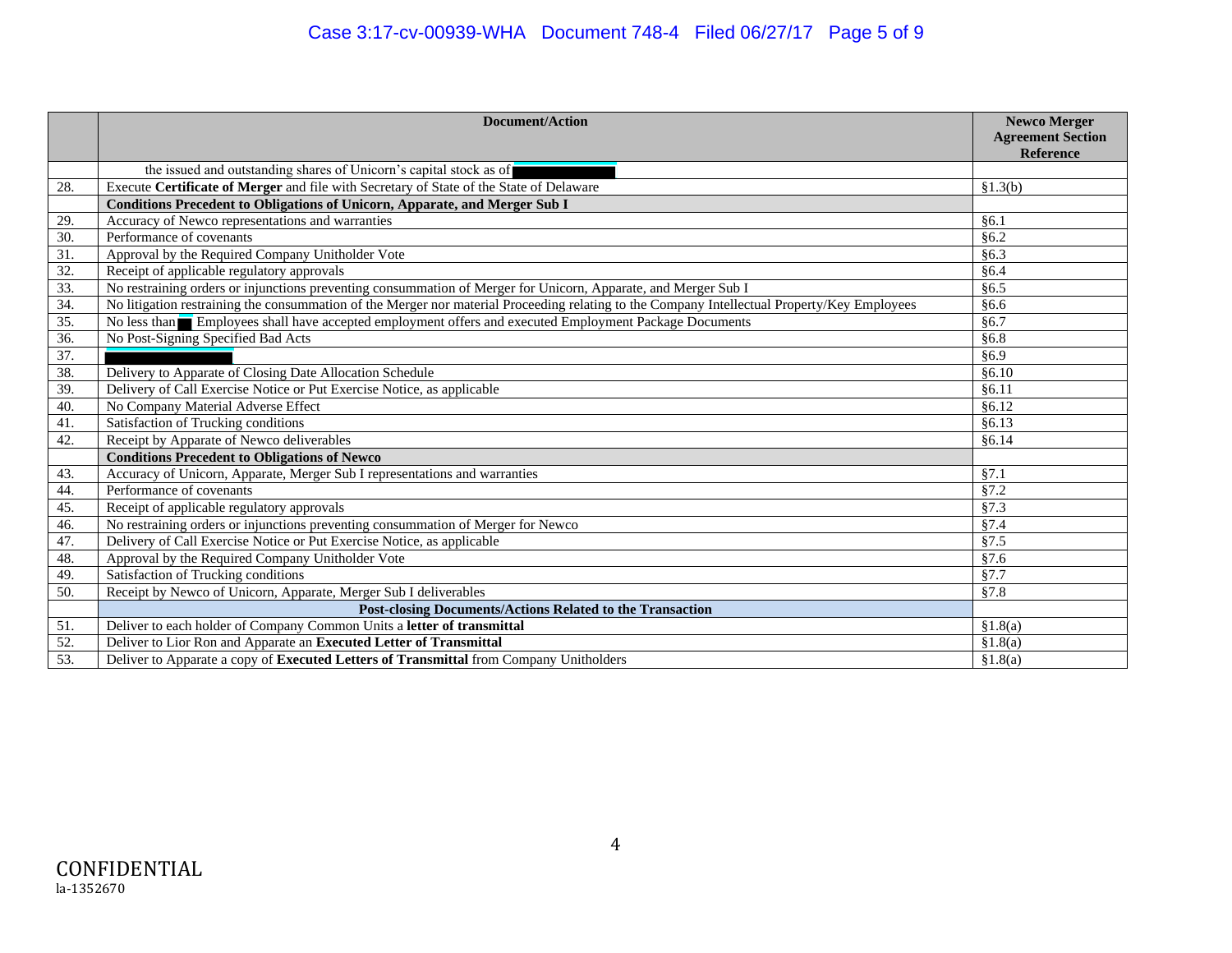#### Case 3:17-cv-00939-WHA Document 748-4 Filed 06/27/17 Page 6 of 9

#### **OTTO TRUCKING LLC MERGER**



CONFIDENTIAL la-1352670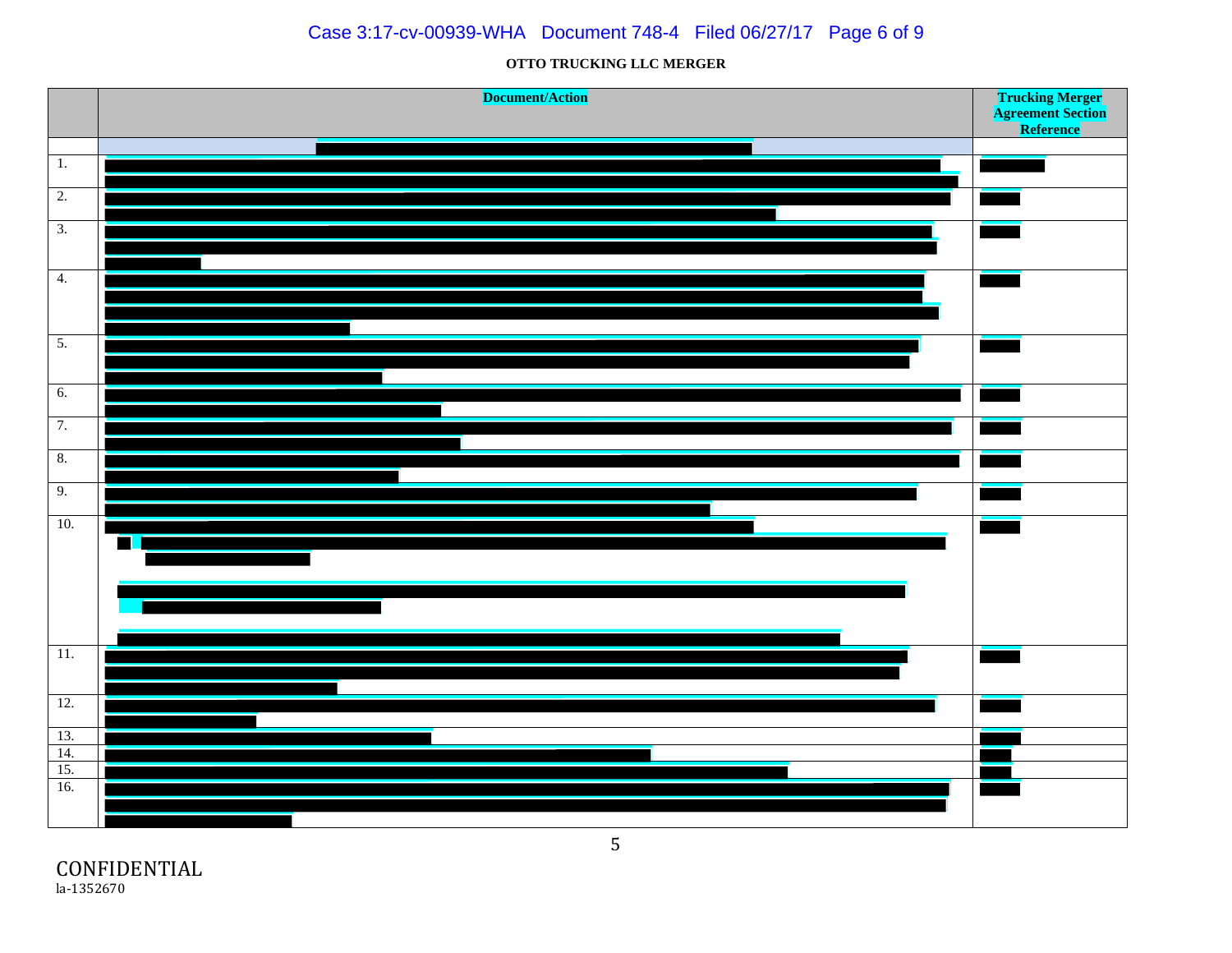#### Case 3:17-cv-00939-WHA Document 748-4 Filed 06/27/17 Page 7 of 9



CONFIDENTIAL la-1352670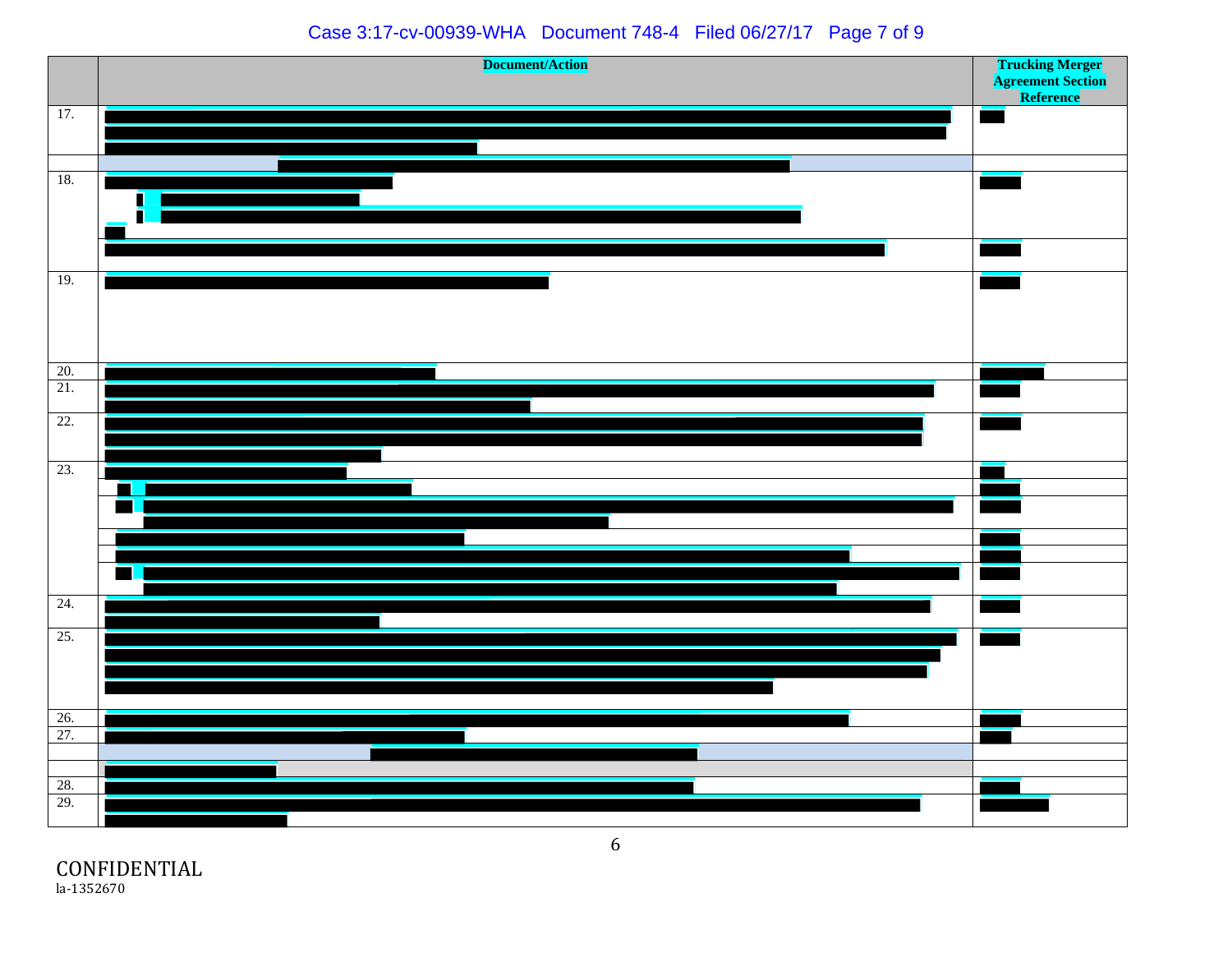#### Case 3:17-cv-00939-WHA Document 748-4 Filed 06/27/17 Page 8 of 9



CONFIDENTIAL la-1352670